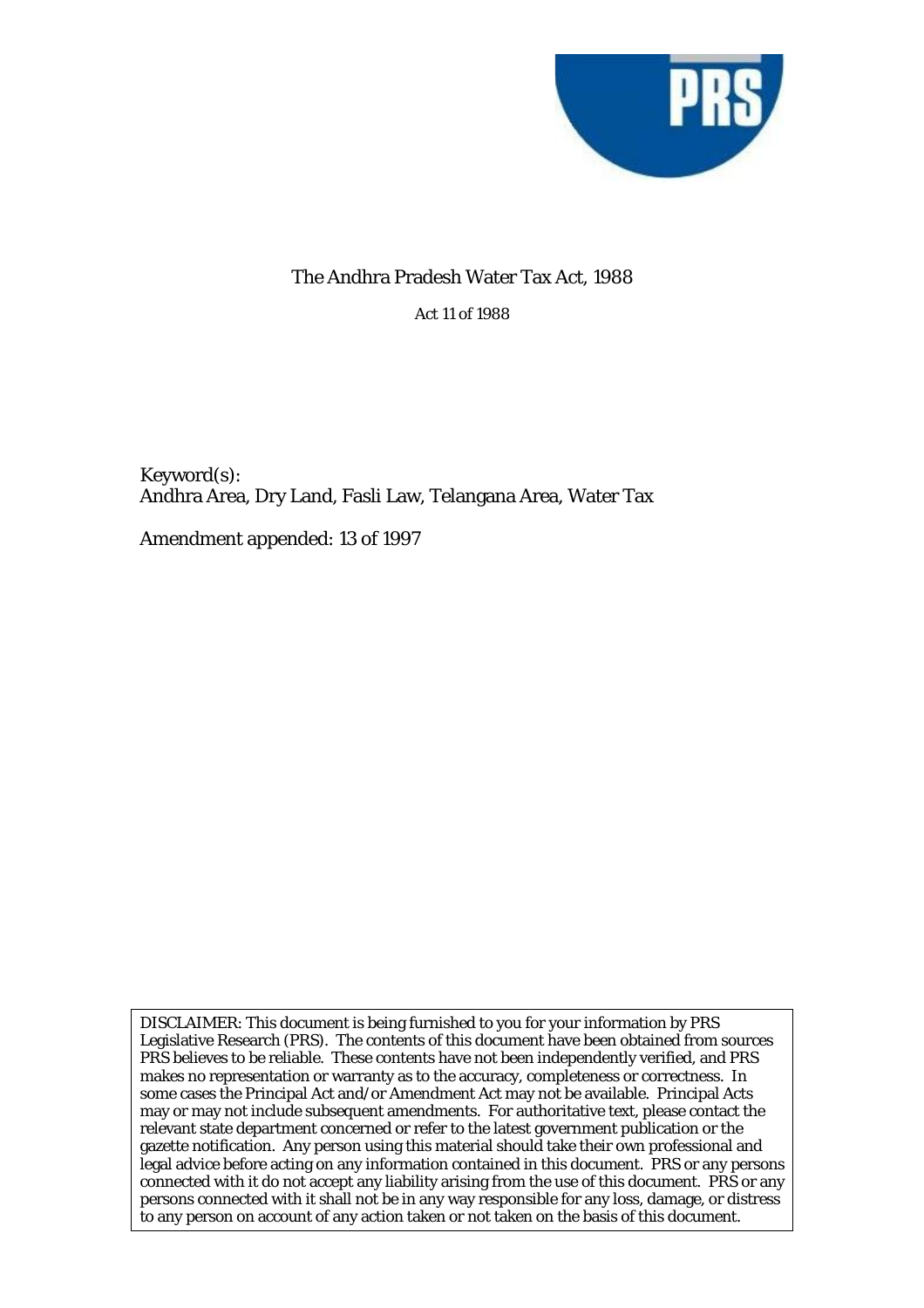#### TEE ANDHRA PRADESH WATER TAX ACT, 1988.

#### ACT No. 11 OF 1988\*.

#### [ 20th April, 1988.]

An Act to provide for rationalisation of levy and collection of Water Tax in the State of Andhra Pradesh and for matters connected therewith or incicental thereto.

Be it enacted by the Legislative Assembly of the Stat of Andhra Pradesh in the Thirty-ninth Year of the Repulic of India as follows:-

\*Received the assent of the Governor on the 79th April, 1988. For Statement of Objects and Reasons, please see the Andhra Pradesh Gazette, Part IV-A, Extraordinary, dated the 14th August, 1987, at page 9 & 10.

Ŀ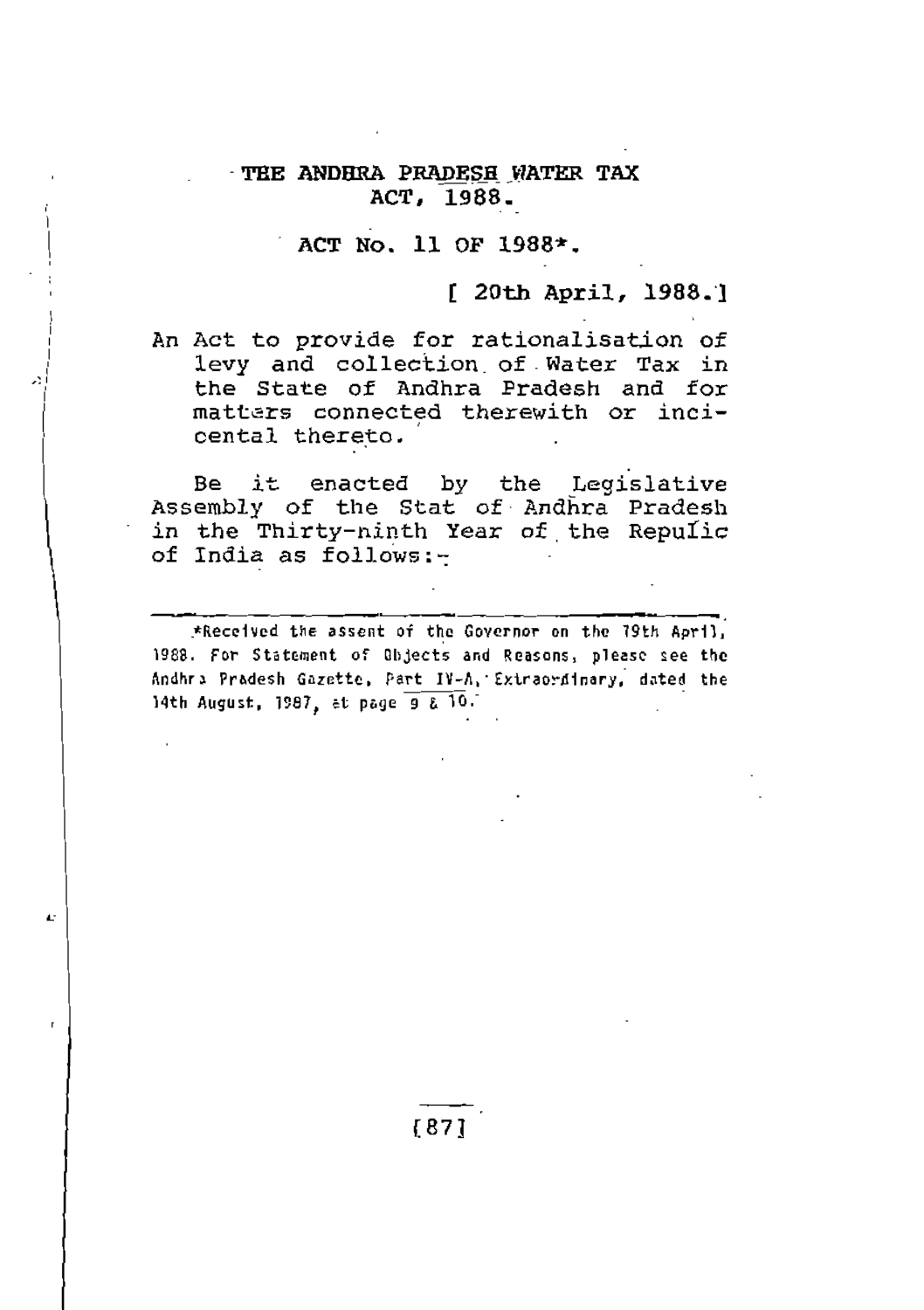Short title,  $c_{x(\text{en: and})}$  $comm:ncc$ m.nt.

1. (1) This Act may be called the Andhra Pradesh Water Tax Act, 1988.

(2) It extends to the whole of the State of Andhra Pradesh:

(3) It shall be deemed to have come into force on the 1st July, 1986.

Definitions.

2. In this Act, unless the context otherwise requires:-

 $(1)$  "Andhra area" means the territories of the State of Andhra Pradesh other than the Telangana area:

(2) "dry land" means the land registered as dry manavari, asmantari, baghat or garden land, 0Ľ special rate dry land or land classified or localised as wet or irrigated dry or land classified as dry but irrigated:

(3) "fasli year" means a period of twelve months commencing on the first day of July of every year;

(4) "Government" means the State Government:

(5) "law" includes any enactment, ordinance, regulation, order, bye-law, rule, scheme, notification or other instrument having the force of law;

(6) "Mandal Revenue Officer" means the Mandal Revenue Officer in whose jurisdiction the land is situate and includes any officer of the Revenue Department empowered by the Government to exercise the powers and perform the functions of the Mandal Revenue Officer under this Act;

(7) "notification" means the notification published in the Andhra Pradesh Gazette and the word 'notified' shall be construed accordingly;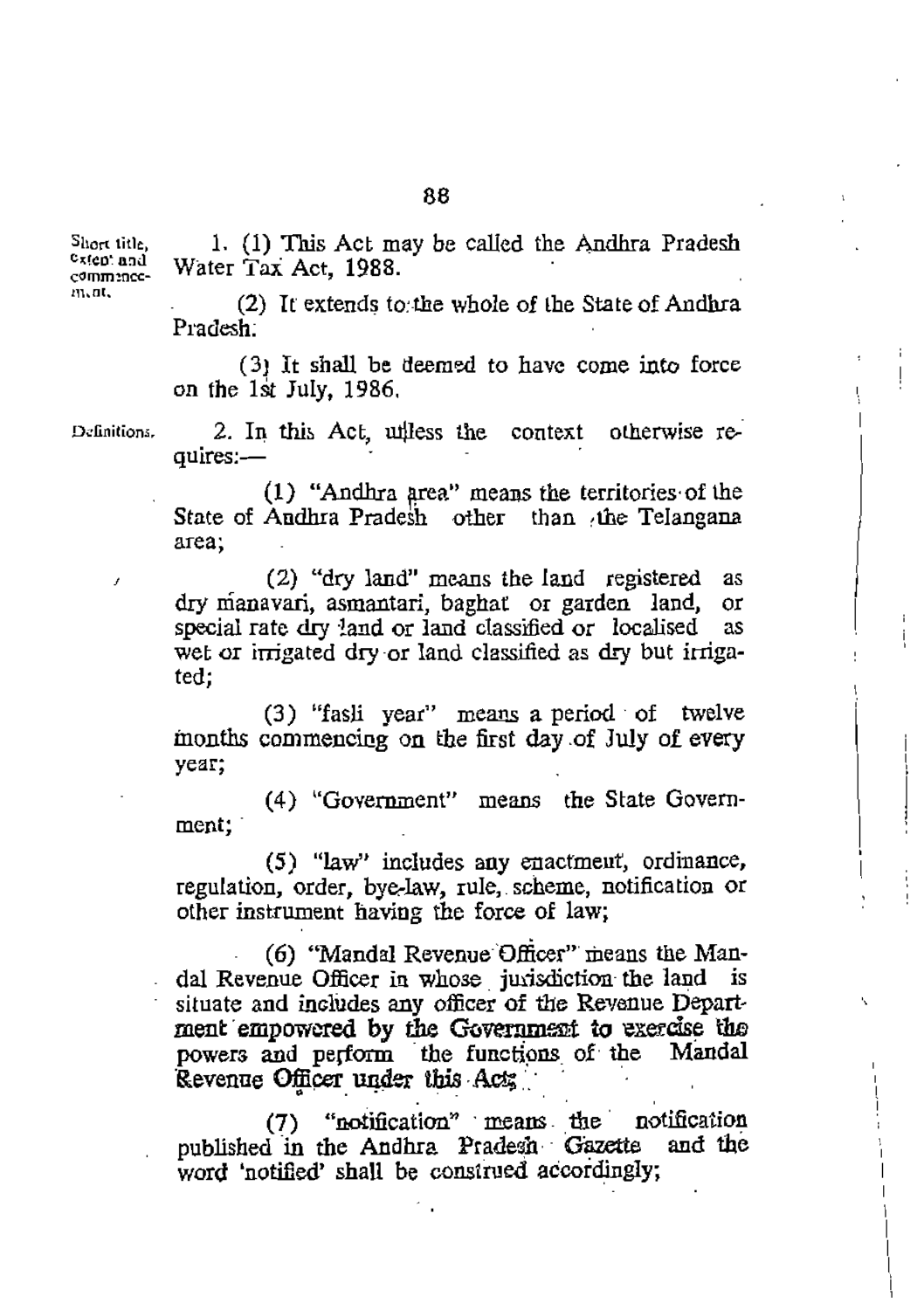(8) "owner" includes every person who holds land directly under the Government under a patta or whose name is registered in the land revenue accounts of the Government as pattadar or as occupant or khatadar and who is liable to pay land revenue:

(9) "prescribed" means prescribed by rules made by the Government under this Act:

(10) "Revenue Divisional Officer" means the Revenue Divisional Officer in whose jurisdiction the land is situate and includes any officer of the Revenue Department empowered by the Government to exercise the powers and perform the functions of the Revenue Divisional Officer under this Act: ຣ

(11) "State" means the State of Andhra : Pradesh:

(12) "Telangana area" means the territories specified in sub-section (1) of section 3 of the States Re-organisation Act, 1956;

Central Act<br>37 of 1956.

(13) "water tax" means tax" levied under section  $3$ .

3. With effect on and from the date of com-Power of the Govern-<br>be ment to mencement of this Act, the Government shall entitled to levy and collect in respect of every land levy and receiving water for irrigation purposes from any water tox. Government source of irrigation notified under section 4, for each fash year at rates specified in the Schedule.

Explanation:---For the purpose of levy of water lax under this section:-

(i) all Government sources of irrigation classified as major and medium irrigation projects shall be regarded as category-I and all other Government sources of irrigation which supply water for a period of not less than five months in a vear shall be regarded as category-II; and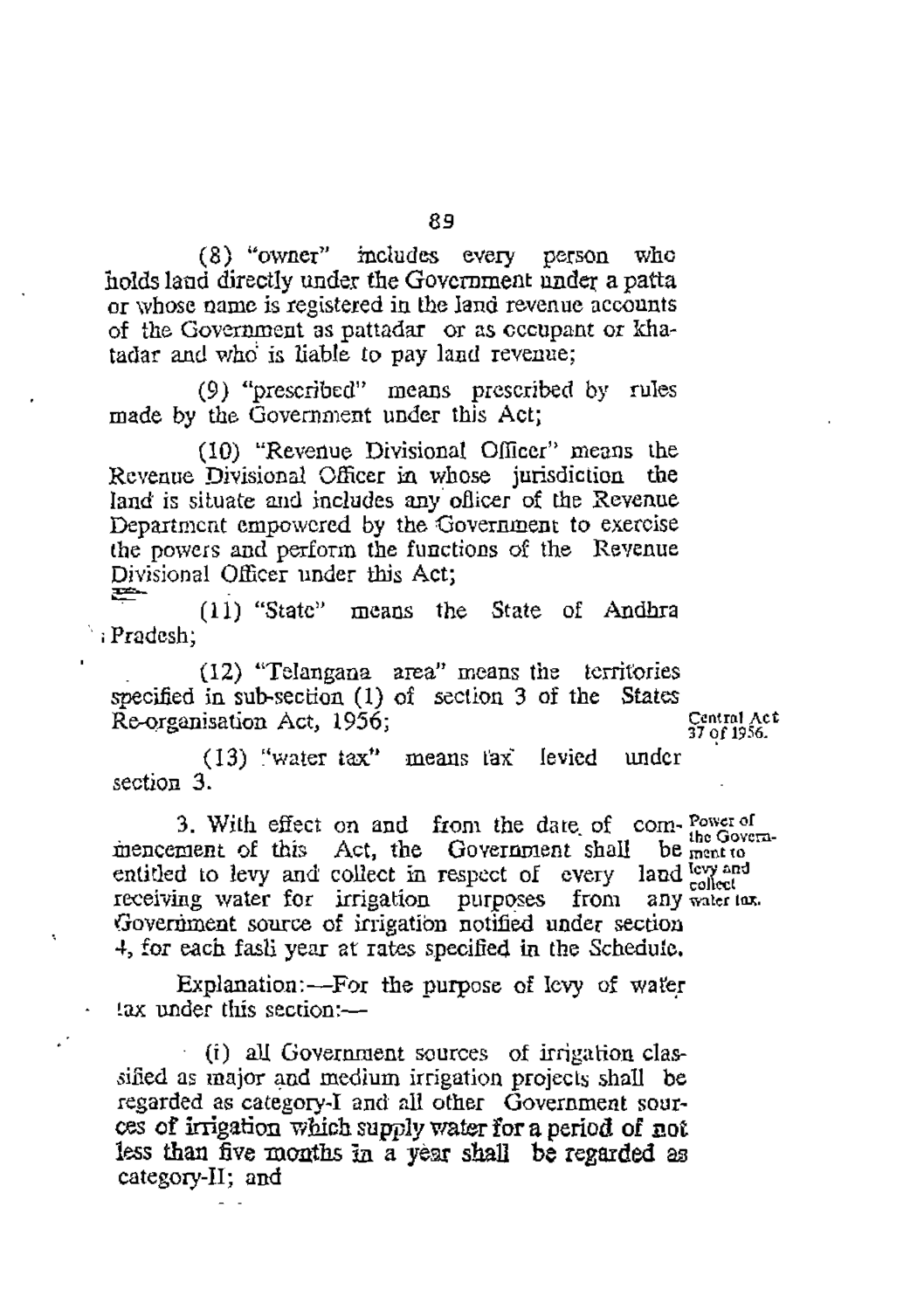(ii) all lands whether classified as wet or dry or otherwise classified as irrigated wet or irrigated dry shall be regarded as dry.

Notification of Governof irrigation.

iax.

4. The District Collector shall specify from time ment sources to time, by notification, for the purposes of this Act, the Government sources of irrigation and the lands under the commandable ayacut therein lying within his jurisdiction, and where any of the said Government sources of irrigation and the lands under the commandable avacut therein lie in more than one district such notification shall be issued by the Commissioner of Land Revenue.

Delermina-5.  $(1)$  The water tax payable under this Act, by lion of water each owner in respect of his lands under the commandable ayacut of the Government source of irrigation in every village shall ordinarily be determined for the fasli year for which water tax shall be leviable and assessed by the Mandal Revenue Officer in, accordance with the provisions of section 3.

> (2) As soon as may be, after the publication of the notification under section 4, the Mandal Revenue Officer shall, subject to such general or special orders as may be issued by the Government in this behalf, cause a list to be prepared and published in such manner as may be prescribed, containing the names of the owners in every village within his jurisdiction and the extent of lands held by him under the commandable ayacut of the Government source of irrigation and the water tax payable thereon.

(3) The list prepared under sub-section  $(2)$ shall be published at such place and in such manner as may be prescribed and on such publication, every owner who is liable to pay the water tax under this Act. shall be deemed to have, had notice of such tax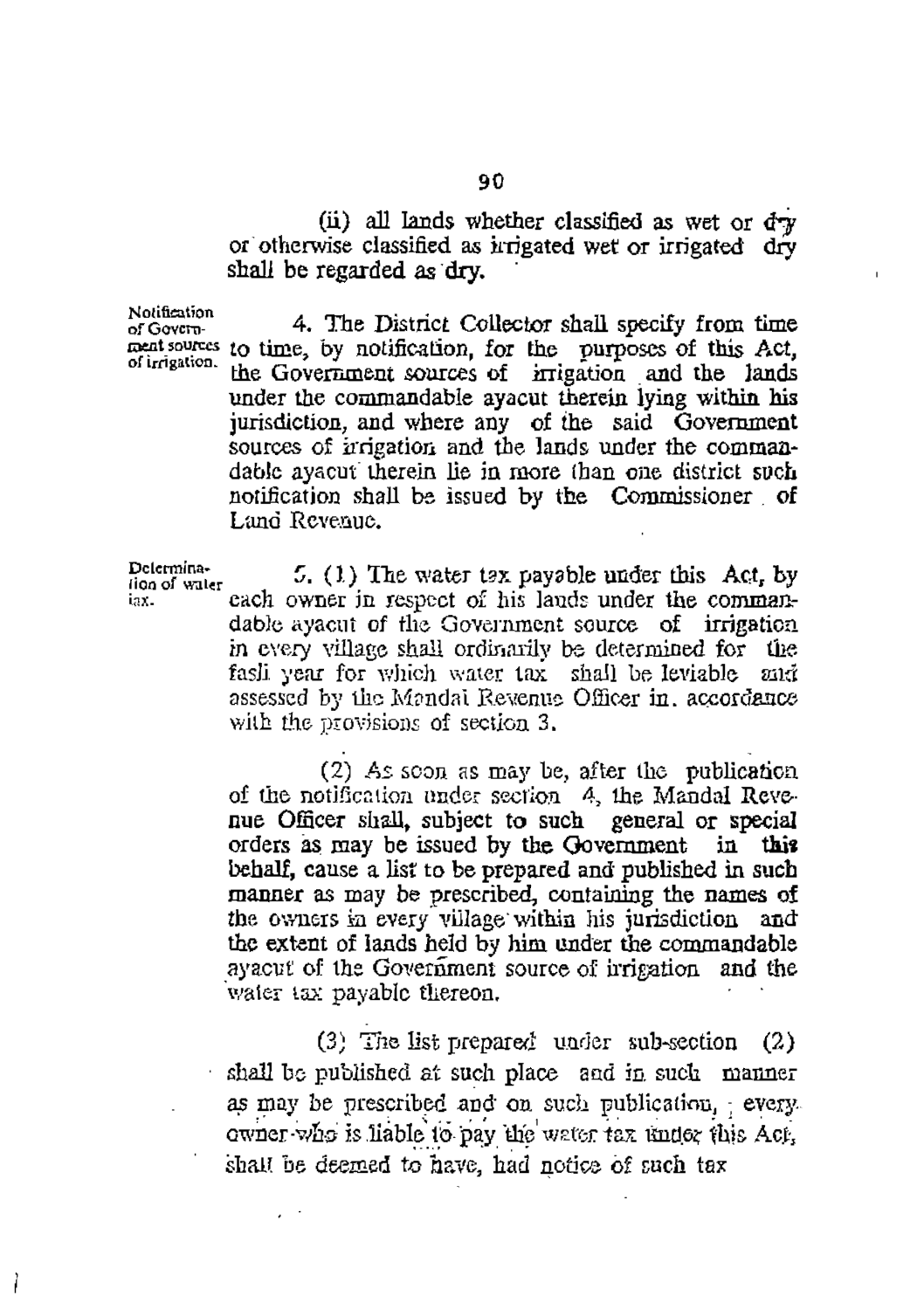(4) Any person interested in and 'objecting to the water tax specified in the list published under subsection (3) may make an application in writing to the Mandal Revenue Officer within thirty days from the date of publication of the said list. The Mandal Revenue Officer shall consider the objections, if any which may be received from any person with respect to the list on or before the period specified therein and pass such other order thereon as he thinks fit and serve the same on the person concerned. Every such order shall, subject to the provisions of sections 6 and 9, be final.

 $(5)$  If no objection is received under subsection (4) within the period specified, the water tax specified in the list published under sub-section (3) shall, subject to the provisions of sections 6 and 9, be  $f<sub>II</sub>$ al.

 $(6)$  (1) Any person who has not made an appli-Appeal. cation under sub-section  $(4)$  of section 5 may, within thirty days from the date on which the water tax sepcifed in the list published has become final under subsection  $(5)$  of that section, appeal against such water tax, to the Revenue Divisional Officer who shall pass such order as he may think fit confirming, modifying or annulling such water tax appealed against.

(2) Any person aggrieved by an order passed by the Mandal Revenue Officer under this Act may, within thirty days from the date of service on him of the order, appeal to the Revenue Divisional Officer who shall pass such order as he may think fit configuring. modifying or annulling the order appealed against.

7. The water tax payable by an owner under this Most of payment of Act, shall be paid by him in the manner pres libed.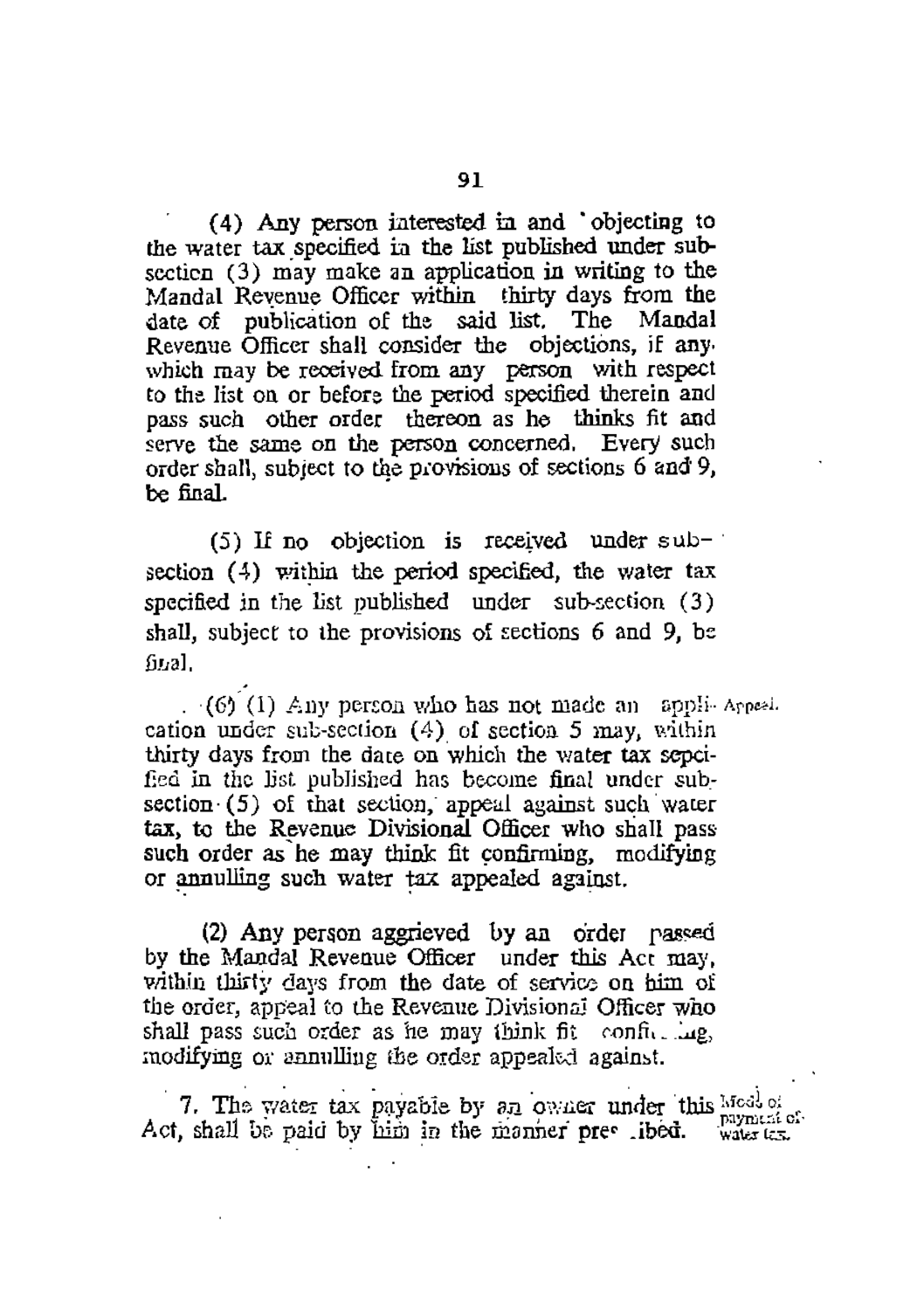Waler lax payable under this Act to be treated as public revenue due upon the  $land.$ Act II of 1864.

8. The water tax payable under this Act, by an owner inrespect of any land shall be deemed to be public revenue due upon the land, and the provisions of the Andhra Pradesh Revenue Recovery Act. 1864 shall apply.

Revision.

9. The District Colletor, may, at any time either suo-moto or on an application made within sixty days from the date of communication of the order, call for and examine the records relating to any order passed or proceeding taken by the Mandal Revenue Officer or the Revenue Divisional Officer under this Act for the purpose of satisfying himself as to the legality or propriety of such order or as to the regularity of such proceeding and pass such order in reference thereto as  $\overline{h}$  thinks fit:

Provided that the District Collector shall not pass any order adversely affecting any person unless such person has, had an opportunity of making a representation.

Exemption.

10. If, in the opinion of the Government, the enforcement of all or any of the provisions of this Act, will cause hardship in any case or cases, the Government may, by notification, setting out the ground therefor, exempt either permanently or for a specified period, such case or cases from all or any of the provisions of this Act, subject to such conditions, if any, as the Government may deem fit to impose.

Bir of Jurisdiction of Court.

11. The rates of water tax levied in 'accordance with the provisions of this Act, shall not be questioned in any court of law.

Act to override other laws.

12. The provisions of this Act, shall have effect notwithstanding anything inconsistent therewith contained in any other law for the time being in force,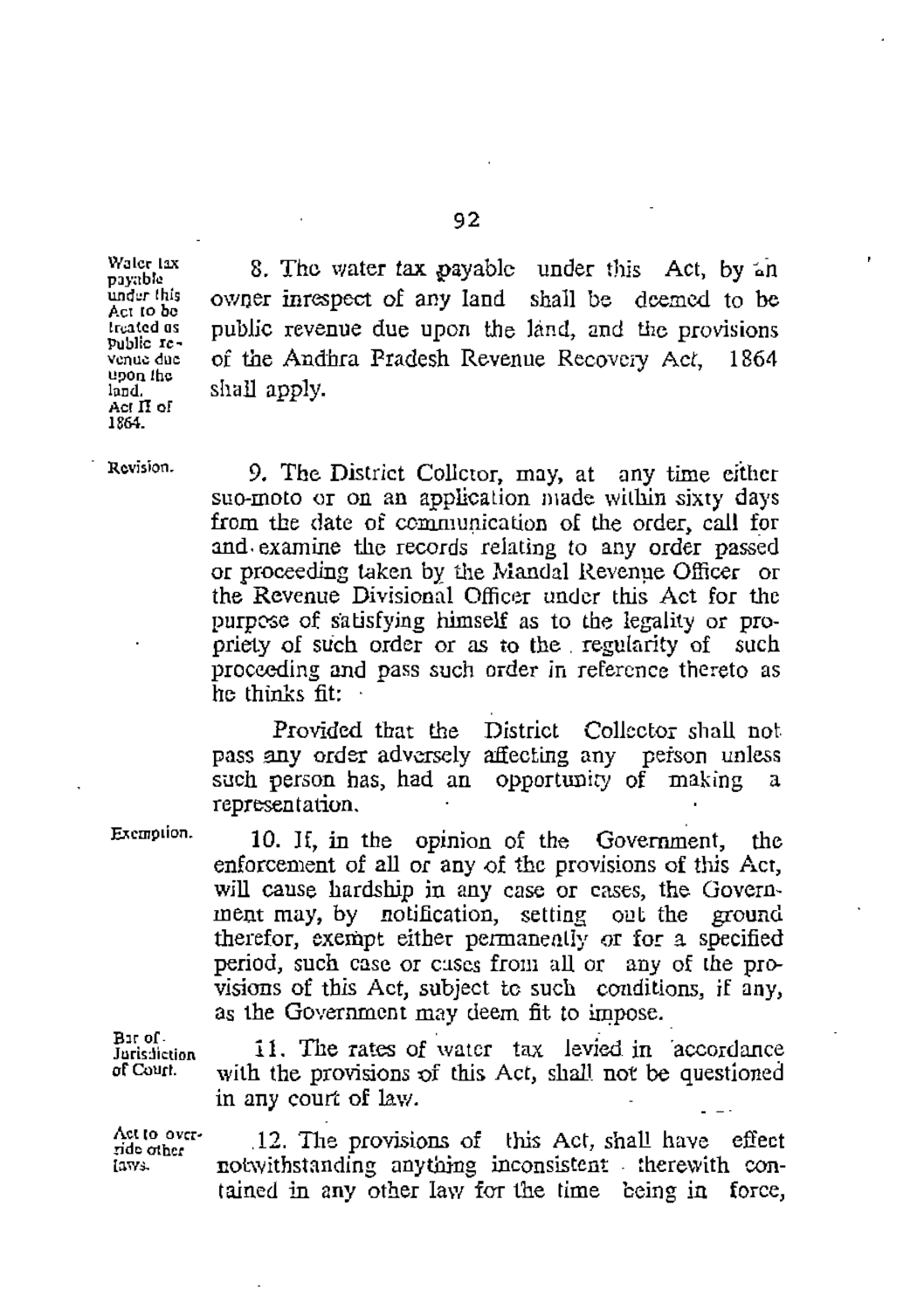custom or usage having the force of law, or contract or Judgment, decree or order of a court or other authority.

13. (1) The Government may, by notification, Power to make rules for carrying out all or any of the purposes make rules. of this Act.

(2) Every rule made under this Act shall, immediately after it is made, be laid before the Legislative Assembly of the State if it is in session, and if it is not in session, in the session immediately following, for a total period of fourteen days which may be comprised in one session or two successive sessions, and if before the expiration of the session in which it is so laid or the session immediately following the Legislative Assembly agrees in making any modification in the rule or in the annulment of the rule, the rule shall, from the date on which the modification or annulment is notified. have effect only in such modified form or shall stand annulled as the case may be, so however, that any such modification or annulment shall be without prejudice to the validity of anything previously done under that rule.

14. (1) The Government may, from time to time,  $_{\text{Power to}}$ by notification add to or modify the Schedule.

(2) Where a notification has been issued under sub-section (1), there shall, unless the notification is in the meantime rescinded, be introduced in the Legislative Assembly as soon as may be, but in any case during. the next session of the Legislative Assembly following the date of the issue of notification, a Bill on behalf of the Government, to give effect to the addition or modification, as the case may be, of the Schedule and the notification shall cease to have effect when such Bill becomes law, whether with or without modification, but without prejudice to the validity of any thing previously done thereunder:

Provided that if the notification under sub-section (1) is issued when the Legislative Assembly is in

amend the Schedule.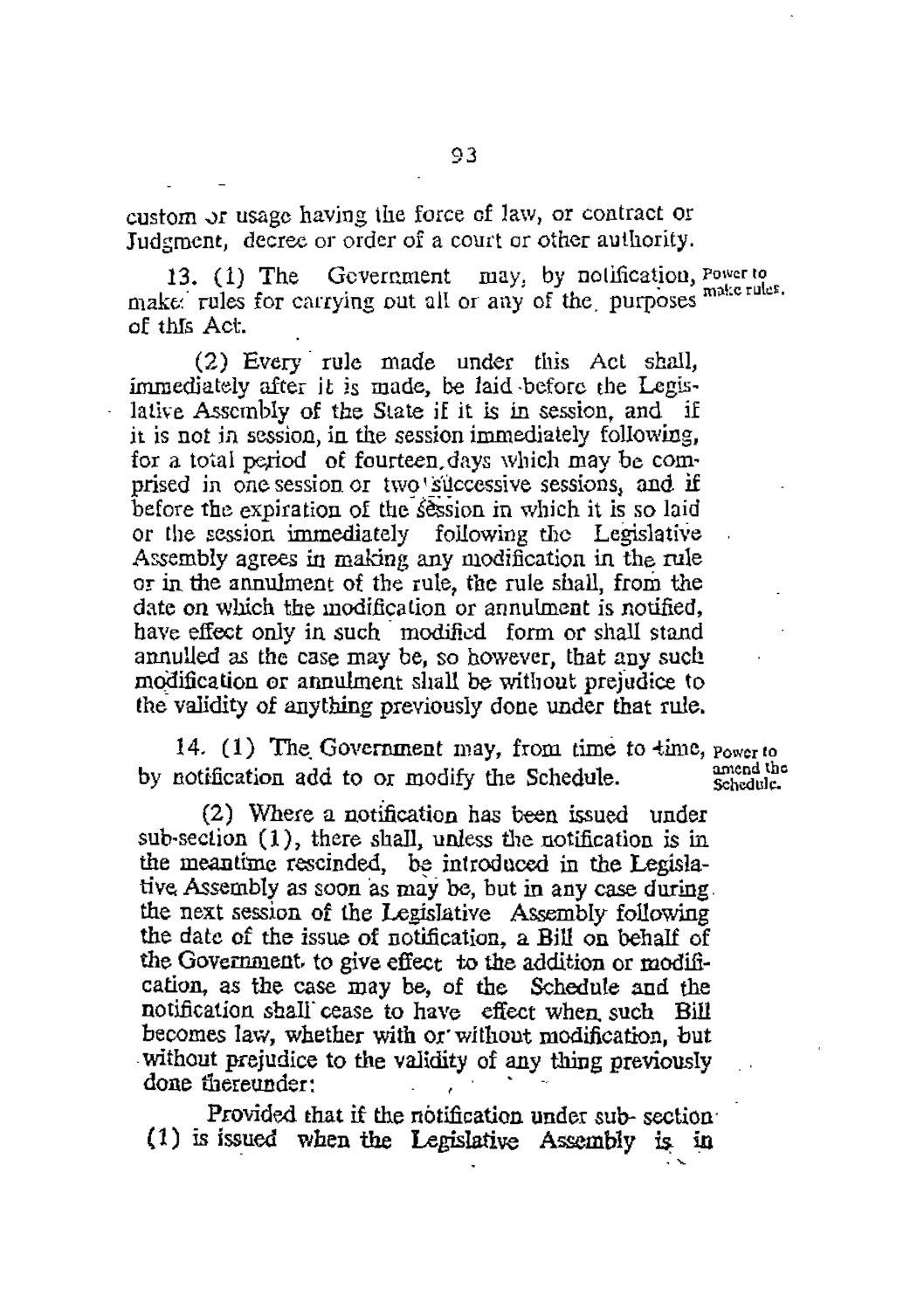session, such a Bill shall be introduced in the Legislative Assembly during that session:

Provided further that where for any reason a Bill as aforesaid does not become law within six months from the date of its introduction in the Legislative Assembly, the notification shall cease to have effect on the expiration of the said period of six months.

(3) All references made in this Act, to the Schedule shall be construed as relating to the Schedule as for the time being amended in exercise of the powers conferred by this section.

Repeal.

15. All Acts, rules, notifications and orders, in so far as they are repetitions of or inconsistent with the provisions of this Act, shall be deemed to be repealed.

| SI.<br>No.                 | Nature of Crop                                                                                                                                         | Rates of water<br>tax per acre in<br>respect of water y<br>sources under, |                                                   |                                                  |
|----------------------------|--------------------------------------------------------------------------------------------------------------------------------------------------------|---------------------------------------------------------------------------|---------------------------------------------------|--------------------------------------------------|
|                            |                                                                                                                                                        |                                                                           | Cate-<br>gory<br>Ι.                               | Cate-<br>gory<br>Н.                              |
| $\left( 1\right)$          | (2)                                                                                                                                                    |                                                                           | (3)                                               | (4)                                              |
| ı.<br>2.<br>3.<br>4.<br>5. | First or Single Wet Crop<br>Second and Third Wet Crop<br>First Crop Irrigated Dry<br>Second and Third Crop Irrigated Dry<br>Dufasai Crop in Fasli year |                                                                           | Rs.<br>60.00<br>60.00<br>40.00<br>40.00<br>120.00 | Rs.<br>40.00<br>40.00<br>20.00<br>20.00<br>80.00 |

THE SCHEDULE  $\epsilon$  and continue  $2\lambda$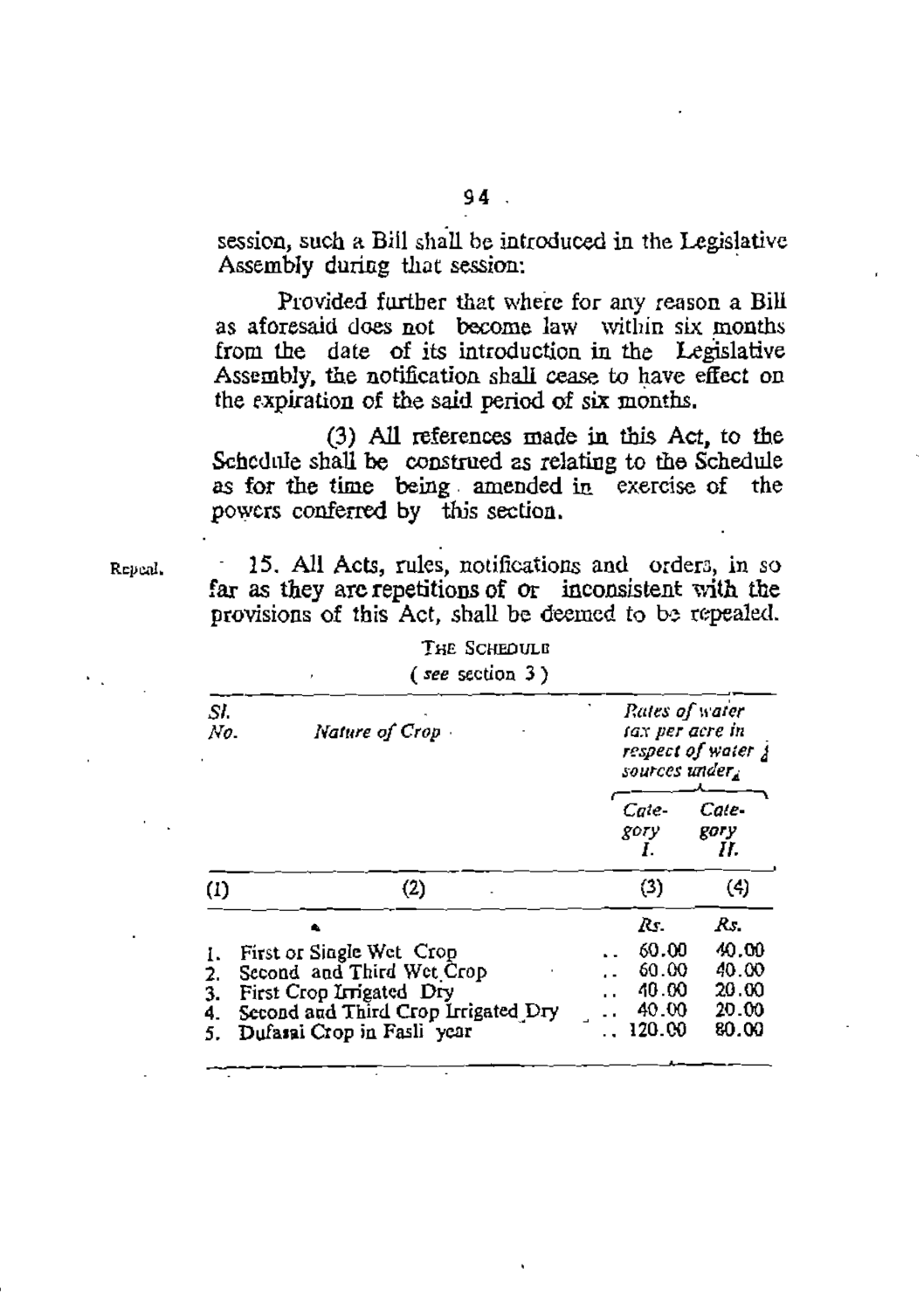### THE ANDHRA PRADESH WATER TAX (AMENDMENT) ACT. 1997.

# ACT No. 13 OF 1997\*.

[15th April, 1997.]

# An Act to amend The Andhra Pradesh Water Tax Act, 1988.

Be it enacted by the Legislative Assembly of the State of Andhra Pradesh in the Forty-eighth Year of the Republic of India, as follows:-

\*Received the assent of the Governor on 14th April, 1997. For Statement of the Objects and Reasons. Please see the A.P. Gazette Part IV-A Extraordinary dated 5th March, 1997 at  $P-4$ .

 $113|$ 

 $3.391 - 9$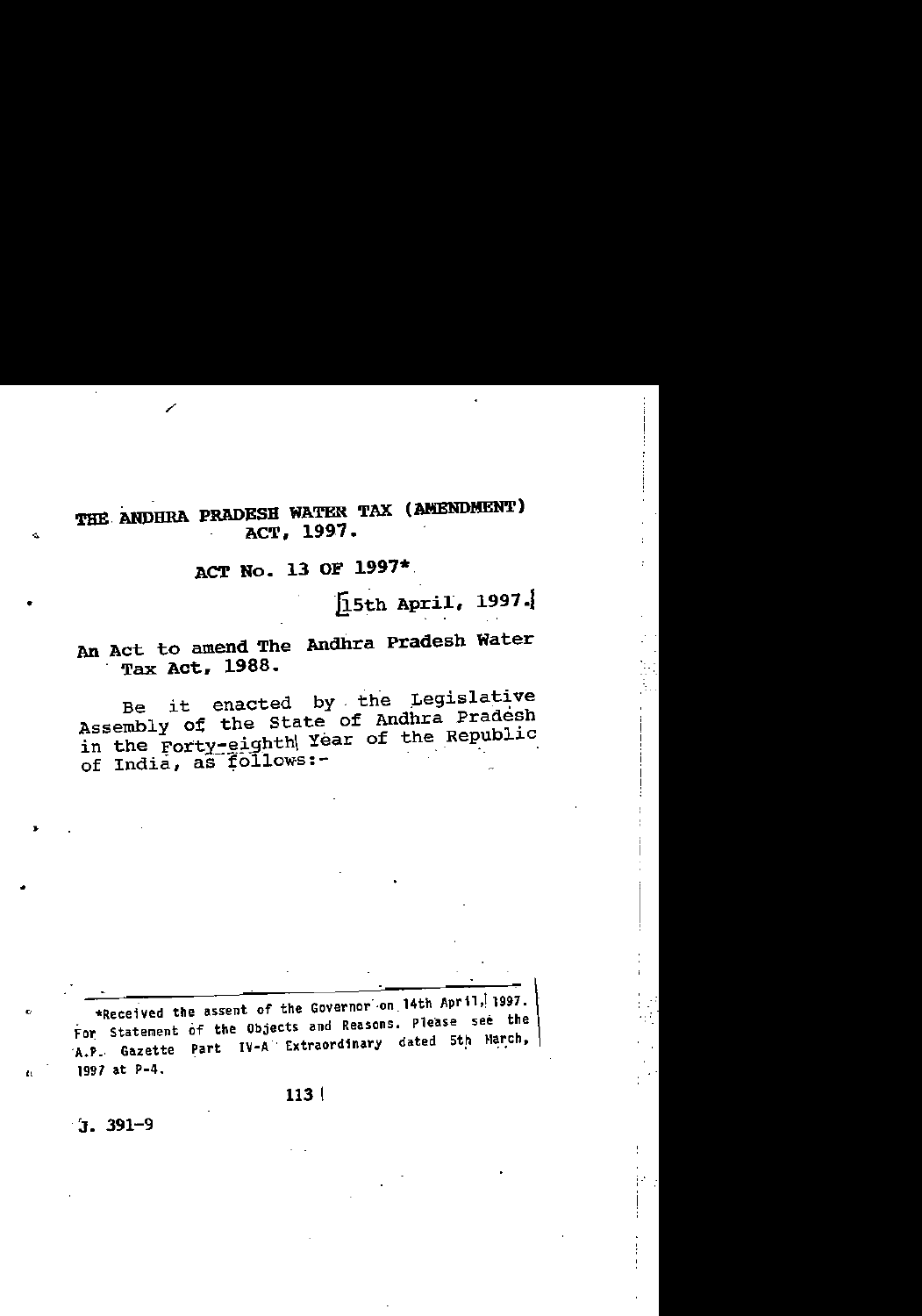(2) It shall be deemed to have come into force with effect from the First day of July, 1996.

Amendment of 2. In section 3 of the Andhra Pradesh section 3 Water Tax Act, 1988 (hereinafter referred Act 11 of to as the principal Act). 1988.

> (i) in the opening portion for the words "Irrigation purposes" the words "Irrigation and Aqua-culture purposes" shall be substituted:

> > $(ii)$  in the explanation.

(a) in item  $(i)$ , for the words "not less than five months", the words "not less than four months" shall be substitu- .  $\cdot$  ted; and

(b) after item (ii) the following item shall be inserted, namely:-

(iii) "Aqua-culture" means, culturing of Prawn, fish or any other aquatic life. in captivity, inside tanks, ponds, pens, or any other enclosures utilising water from a Government source.'

Substitution 3. In the principal Act, for the of the Schedule, the following Schedule shall schedule. be substituted, namely:-